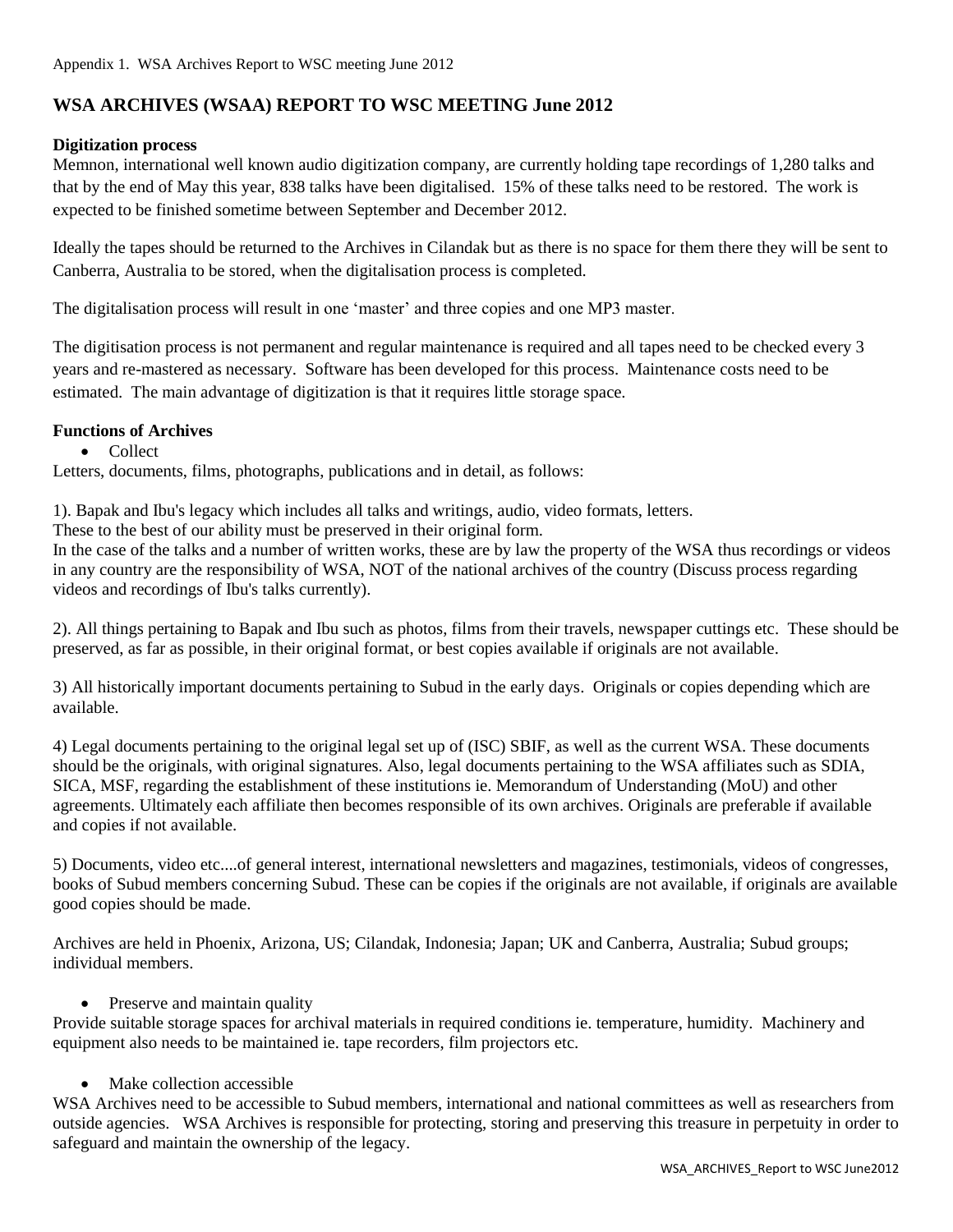# **Codification**

A system to catalogue and list all archival materials could be web based and Edmond Lorot has been identified as a possible volunteer with necessary skills and experience to assist with this task. Data entry volunteers will also be needed. This process is likely to take approximately 2 years). A codification system needs to be established so that all archival materials can be catalogued into type, content, age, location, quality. This then needs to be prioritised for preservation. This will make archives accessible and useful to members, researchers and the Subud organisation.

## **Costs and Budget**

The main costs are for preservation of talks ie. maintenance and three yearly up grades. Costs of collection and storage of materials are not as high.

There will be detailed discussions and negotiations about estimated costs and funding of projects at all the different stages. There is \$30,000 in WSA 2012 budget for on-going maintenance costs. WSA's agreement with MSF concerning Archives comes to an end in December 2012. If fundraising is successful then work on the database, a secondary special project, can begin and WSA's 2012 budget has an additional sum of \$20,000 to cover costs for this project. The annual costs (\$7,000) of preserving archives in Cilandak are covered by YMS.

## **Traceability of Talks**

Another aspect of Archives work is traceability. That is proof that an original copy is original and each copy needs to be identified.

A possible system for maintaining traceability is as follows:

| Master | copy 1   | copy 2              | copy 3           |
|--------|----------|---------------------|------------------|
| Memnon | Cilandak | Canberra, Australia | Phoenix, Arizona |

It was agreed that there needs to be a contingency strategy for storing and maintaining original digitized tapes in the event of Memnon no longer being in business.

## **Objectives**

- to be responsible for 'the ownership' of
- to act professionally as 'Normal' archives/archivist
- to be 'of service' to the membership
- to have a 'cost effective' way of functioning